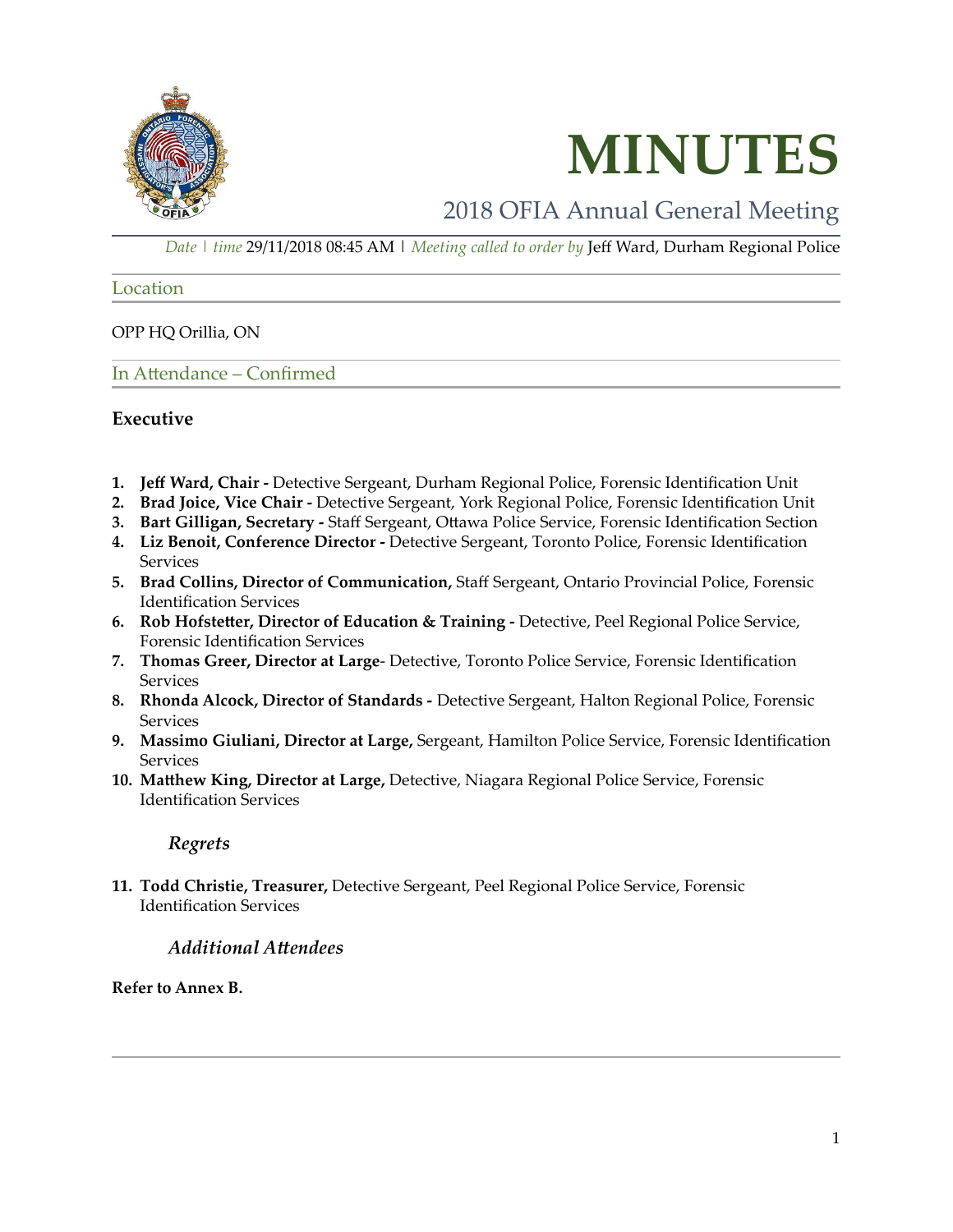#### Executive

Chair – Jeff Ward Vice Chair – Brad Joice Secretary – Bart Gilligan Treasurer –Todd Christie Vice Treasurer – Brad Joice Past Chair - Dave Tovell

#### **Directors**

Conference Director – Liz Benoit Director of Communication – Brad Collins Director of Standards – Rhonda Alcock Director of Education and Training – Rob Hofstetter Director at Large – Thomas Greer Director at Large – Matthew King Director at Large – Massimo Giuliani

#### **Opening Remarks Insp Brad Collins**

Introduction and welcome.

### Chair Address Jeff Ward

• Jeff: opening welcome to attendees

- Thank you to organisers (Trevor M)
- 43 attendees representing multiple agencies across prov
- brief description of development of assoc and focus
	- shared knowledge and resources
	- training opportunities
- thank you to Exec members
	- 2018 meetings
		- 7 Exec
		- 11 conf
		- 1 regional (Kingston)
	- Bill 175 Safer Ont Act
		- Forensic Lab Accreditation
			- meeting with team leads from Ministry
				- focus on primary labs (CFS etc)
				- future focus on police labs, OFIA involved in process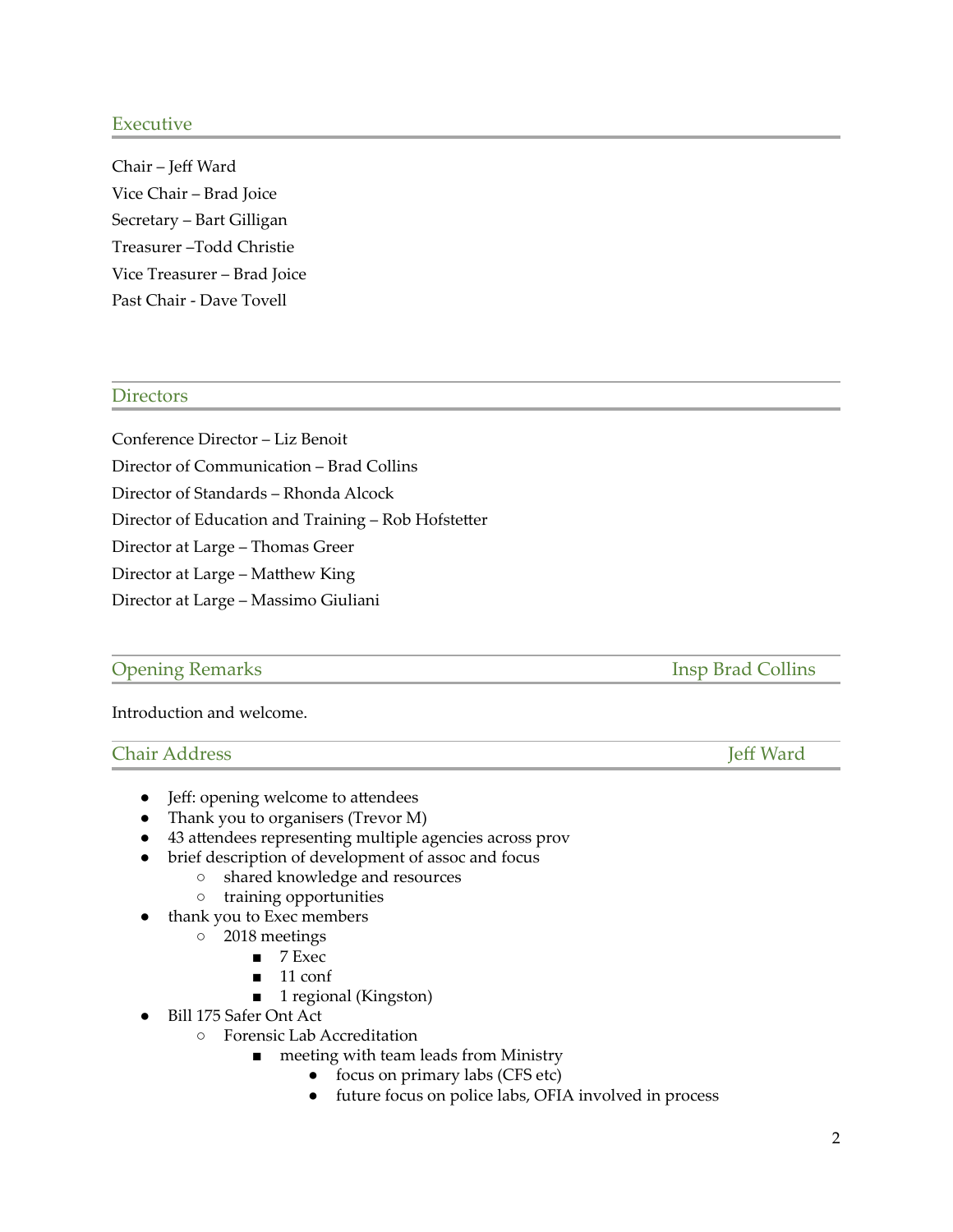- Future meetings
	- FIO training main focus
		- 13 Dec meeting with Director Training OPC
		- require membership input on training
		- OFIA training advisory committee for develop requirements
- 2019 Training Conference
	- Toronto
- Survey:
	- online survey tool (Mentimeter) used to poll attendees
- Outline of itinerary:

| Time       | Subject                             | Who                                  |
|------------|-------------------------------------|--------------------------------------|
| 0800       | Refreshments                        | Trevor                               |
| 08:45      | Welcome/Intros/Updates              | Jeff                                 |
| 09:00      | <b>Financial Update</b>             | Brad J.                              |
| 09:15      | <b>Mass Casualty Incidents</b>      | Dave Wheeler                         |
| 10:15      | <b>Break</b>                        | All                                  |
| 10:35      | <b>CFS</b>                          | Tony Tesserolo                       |
| 11:15      | <b>Training Update</b>              | Rob/Tom                              |
| 11:45      | Lunch                               | All                                  |
| 12:45      | <b>Board of Directors Elections</b> | All                                  |
| 13:15      | Forensic Epistemology               | Mike Illes                           |
| 14:00      | CPC/OPC Update                      | Mike Vandergraff<br>Laura Gorczynski |
| <b>TBC</b> | Crown Update                        | Michael Carnegie                     |
| 1500       | Closing remarks                     | Jeff/Brad C.                         |

### ● **Training Update Rob/Tom**

- Conducted training demand survey
	- past 2 years OFIA sponsored 9 training opportunities
		- Tom reviewed each training session
	- training has been identified as a priority
		- reqr establishment of training committee
	- Rob: reviewed state of BPA in Ontario
		- brief history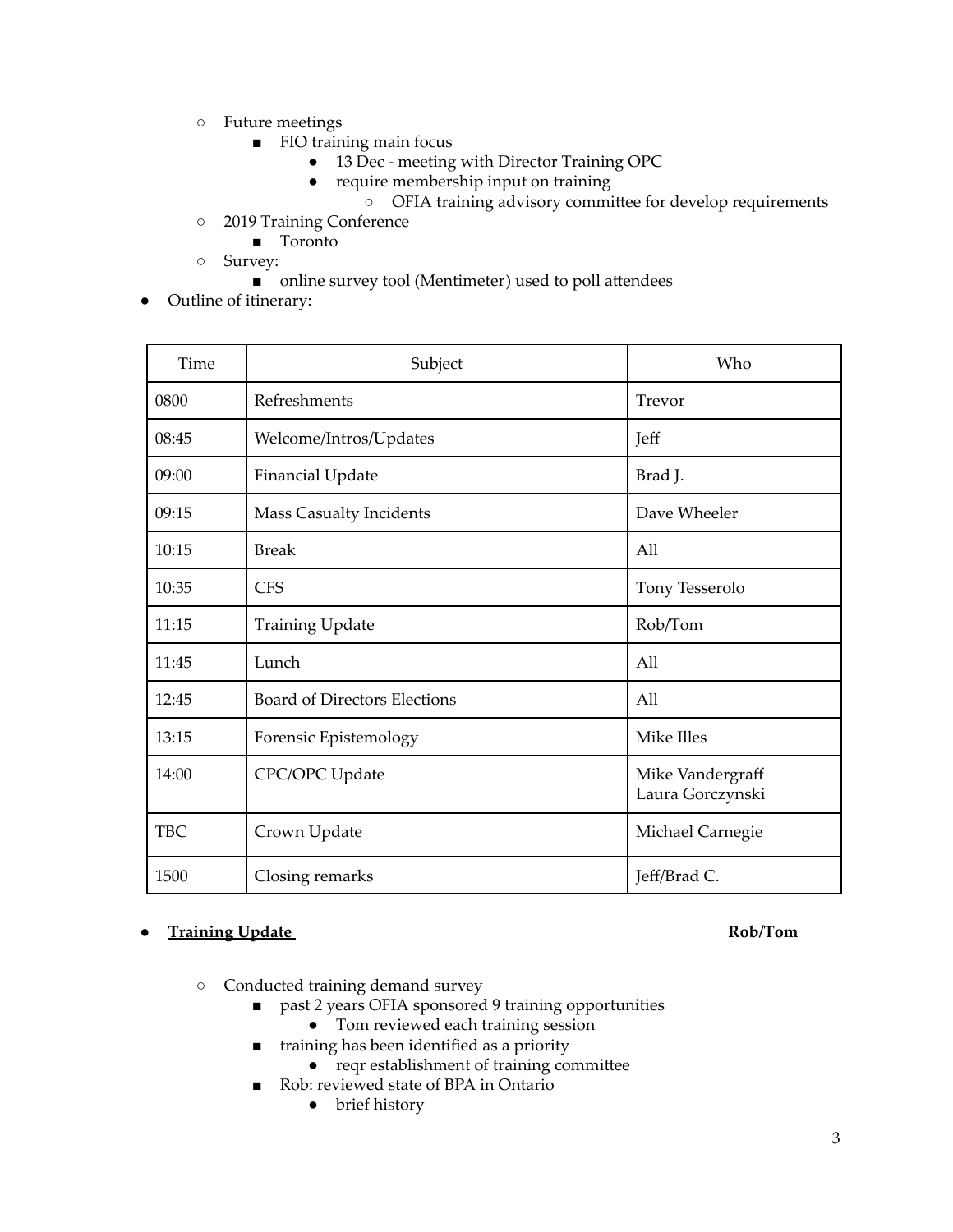- currently OPC does not have BPA C/I
	- members have stepped up
	- only 12 analysts in prov
	- expecting to lose 2-3 in next 2 years
		- 9 members in training
	- plan to continue working with OPC in training/mentorship
		- 2 recent boards held, 3rd in Ottawa in Dec.
	- continue supporting basic courses
	- collaboration btw OPC-CPC
		- provide new Adv BPA in 2019
		- Math and Physics May 2019
	- Rob requested each agency provide him data on current and potential candidates
		- data required to develop demand
		- [2299@peelpolice.ca](mailto:2299@peelpolice.ca)
	- Training schedule:
		- Basic
		- Adv
		- Math & Phys
		- Fabric (optional)
- **Mass Disaster Exercise Dave Wheeler**

- Coordinator OPP EOD Program (2005-Pres)
	- Provide brief history of post blast response in Canada
- Post Blast Workshop Trentor On, 9-12 Oct
	- EDU, FIS, CFS (chem) to familiarize with practice/protocols
		- emphasis on rapid exam/analysis
			- OPP, RCMP, CFS, Durham, Ottawa,
	- Pilot projects:
		- blast pressure measurements
		- UAV
		- veh removal
		- electronic experts
		- auto extraction (UCERT)
		- investigative ident
		- investigative forensics
		- DNA post blast evidence
- Training necessity: explosive familiarization for FIOs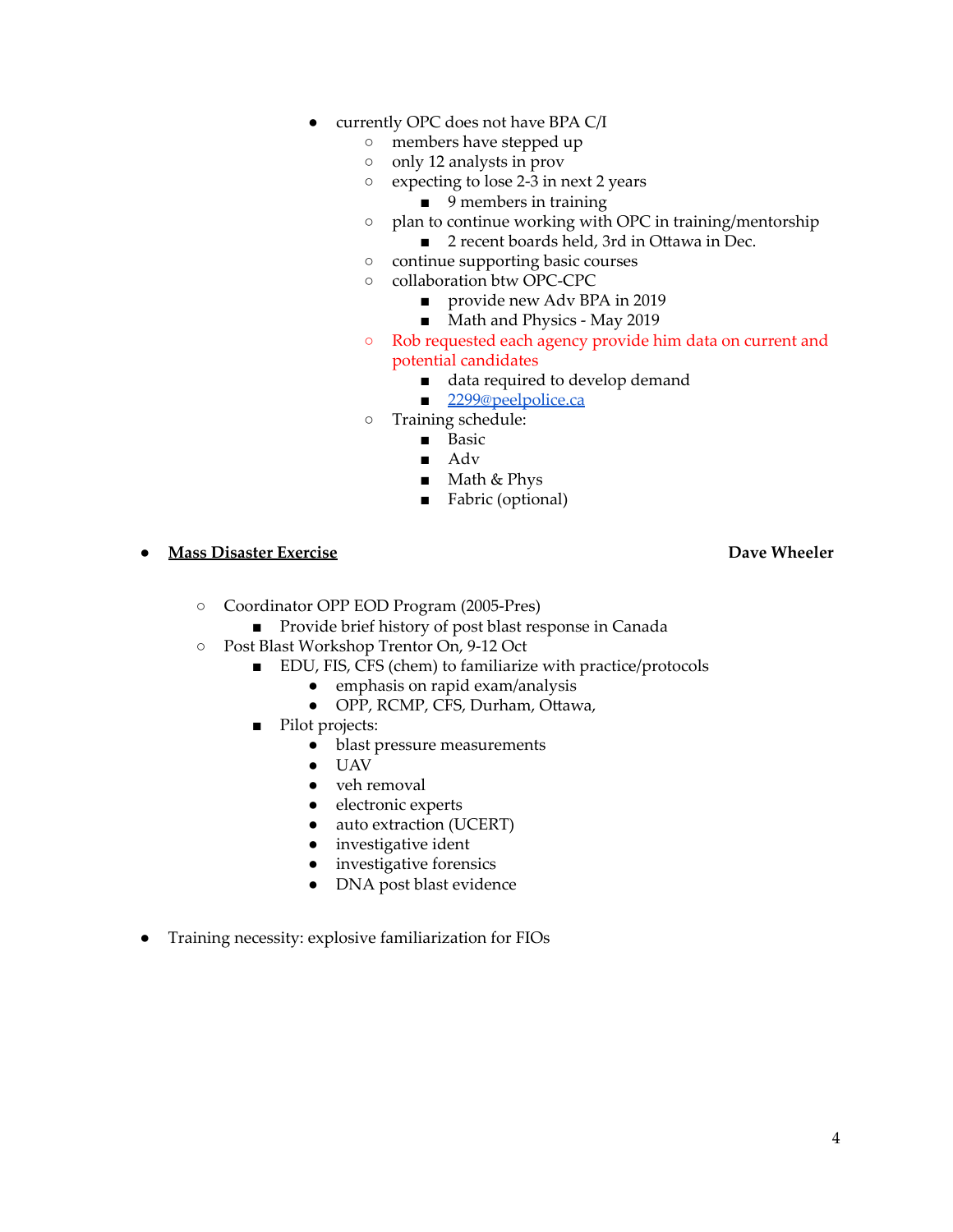#### **CFS Update**: **Tony Tesserolo/Jonathan Newman**

- Bio
- new reports
- biogeographic ancestry
- Tox:
	- blood/urine for SAEK not accepted for storage
- Icebreaker:
	- Slido online survey
- demand for service:
	- 10 yr trend
	- submissions have increased between '14-'18 (15K to 23K)
	- turnaround time increasing 30-42 days
	- submission acceptance based on science
	- evidence should be submitted asap after occurrence
	- survey completed
- training:
	- survey completed

 $\Omega$ 

- storage of crime scene DNA extracts
	- current state:
		- 275K in storage
		- $\blacksquare$  20K/yr
		- reaching capacity
	- options:
		- return all
		- retain some + destroy some
	- Retention and destruction
		- Risks
			- DNA extracts from less serious destroyed 5 yrs
			- destruction eliminates ability to retest
		- Mitigation

●

- serious crimes retained
- defence does not request retesting for less serious crimes
- full test record and DNA profuile retained
- other items avail for testing

#### **Financial Update Brad Joice**

- Statement attached
- Assoc in good position financially
- loan repayment to OHIA
- current balance \$32,598.96
- member agency expected to increase in 2019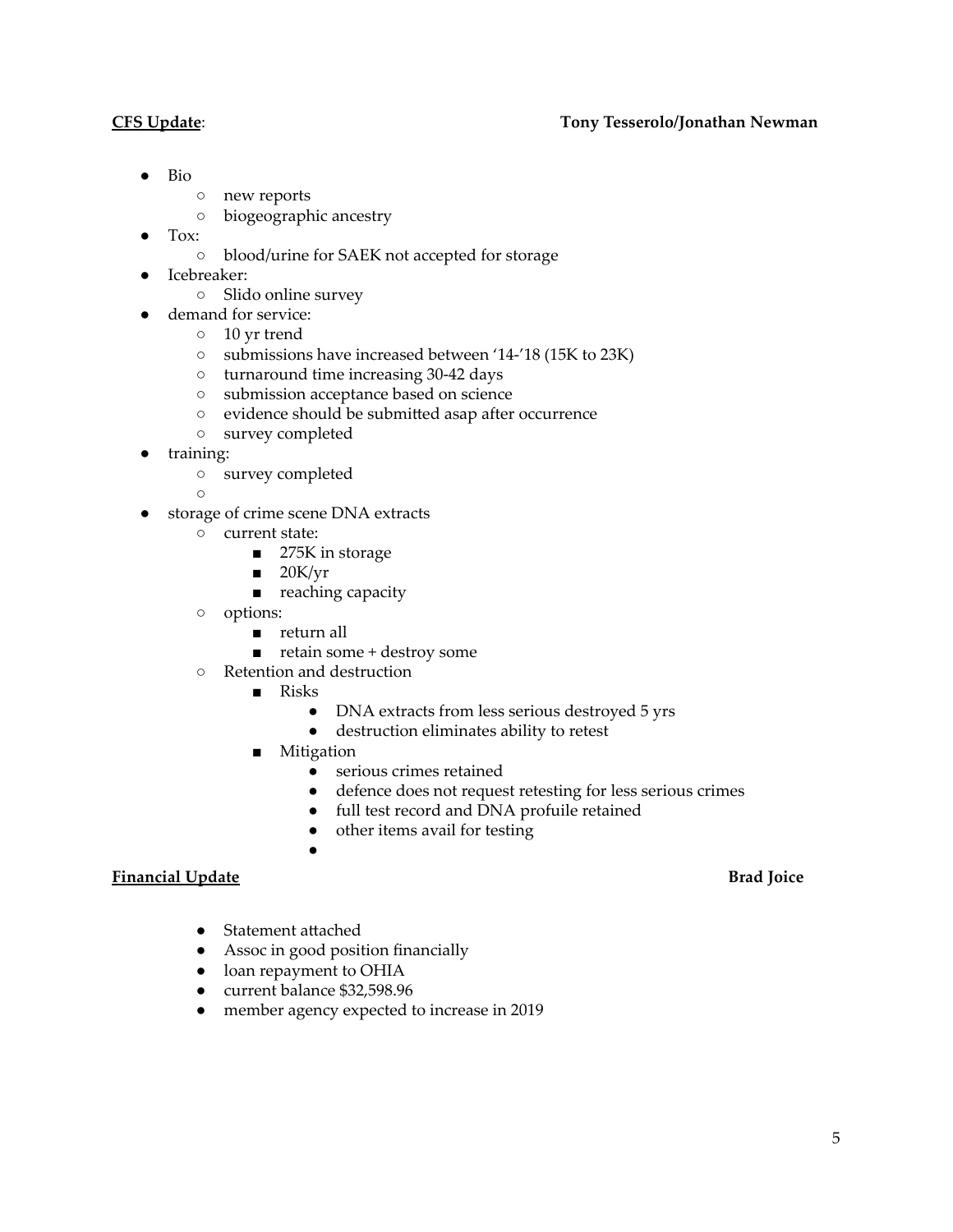#### **Board of Directors Elections Jeff Ward**

12:50: 5 positions vacant - each is 2yr commitment

#### **Vice Tres**

- Drew Groves
	- 2nd by Brad J.

### **Ed & Training Dir**

● Nom: Rob Hoffstteter ○ 2nd by Mas G.

### **Comm Dir**:

- Trevor McLeold
	- 2nd by Brad J.

#### **Standards**:

- Nom: Rhonda Alcock
	- 2nd by Liz B.

### **Conf Dir**:

- Nom: Liz Benoit
	- 2nd by Mas G.

12:56 Elections closed.

#### **Forensic Epistemology Mike Illes, Trent University mikeilles@trenu.ca**

Epistemology: Studying the theory of knowledge in areas of:

-intuitive knowledge -authoritative knowledge -logical knowledge -empirical knowledge

Contributes to mitigating bias during investigation

Purpose of testing: reasoning skills of crime scene experts and methodologies to determine scientific methods in forensics

Study of learning leads to:

better methods of pedagogy

better scope

- better justification
- better methods of science and logic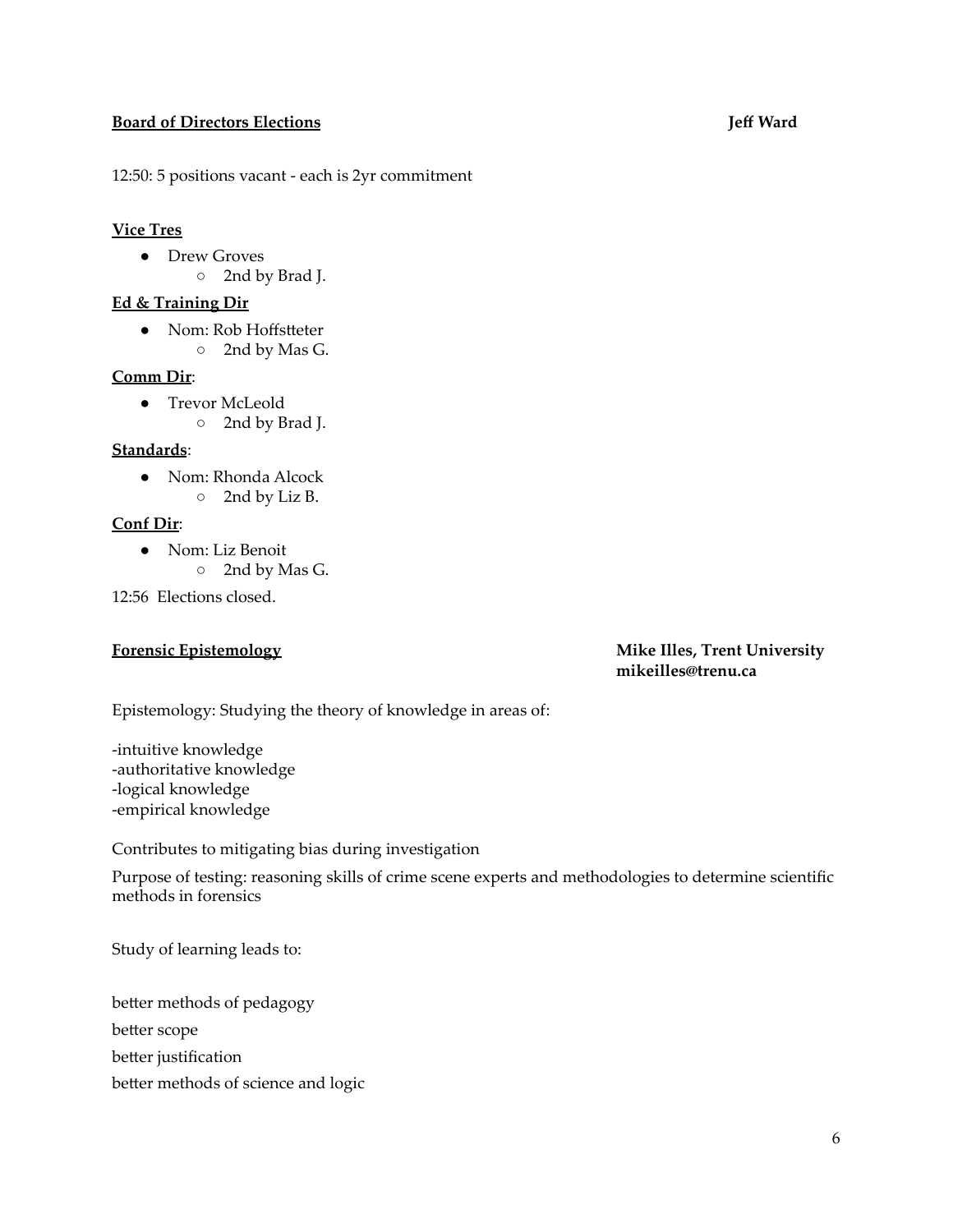better analysis better testimony better impartiality (mitigate bias)

### **OPC Presentation Laura Gorczynki**

## Nothing new to report however hopeful for next year.

Working with Ministry for additional resources (3 new forensic investigators)

Plan to build a modern program through a blend of new contract and seconded instructors

Plans for OPC-CPC to standard approach to forensic training

### **Expert Evidence - Legal Update Michael Carnegie**

### **Crown Attorney**

- White Burgess Langille Inman vs Abbott and Haliburton 2015 SCC
	- civil case
	- expert has a duty to Court to give fair, objective and non-partisan opinion evidence
	- impartiality is easy threshold to meet
	- only in the rare and clearest of cases = bias
		- $\blacksquare$  multiple challenges incl R v Natsis 2018
- R v Mohan 1994
	- danger that expert evidence will be misused an distort fact-finding process
	- four factors
		- relevant?
		- necessary?
		- exclusionary rules? (adducing bad character or expert based on hearsay (R v Sheriffe 2015)
		- properly qualified expert?
- R v Stitchcombe:
	- all relevant evidence is to be included
- Gouge Inquiry:
	- judge acts as gate-keeper for unreliable evidence to ensure not heard by jury
- $R v$  Abbey (2009)
	- staged analysis
		- analysis not done in vacuum, judge unsures expert does not over-reach,
			- judge may admit part of evidence, modify nature of opinion, edit language
- R v Natsis  $(2018)$ 
	- Expert not permitted to provide opinion but evidence still entered
	- Draft reports are admissible
- R v McManus  $(2017)$ 
	- Crown expert (PO) significantly involved in investigation
	- there is heightened concern with impartiality and independence of a police expert
- R v Livingston  $(2017)$ 
	- breach of trust charges
	- Crown expert too involved in investigation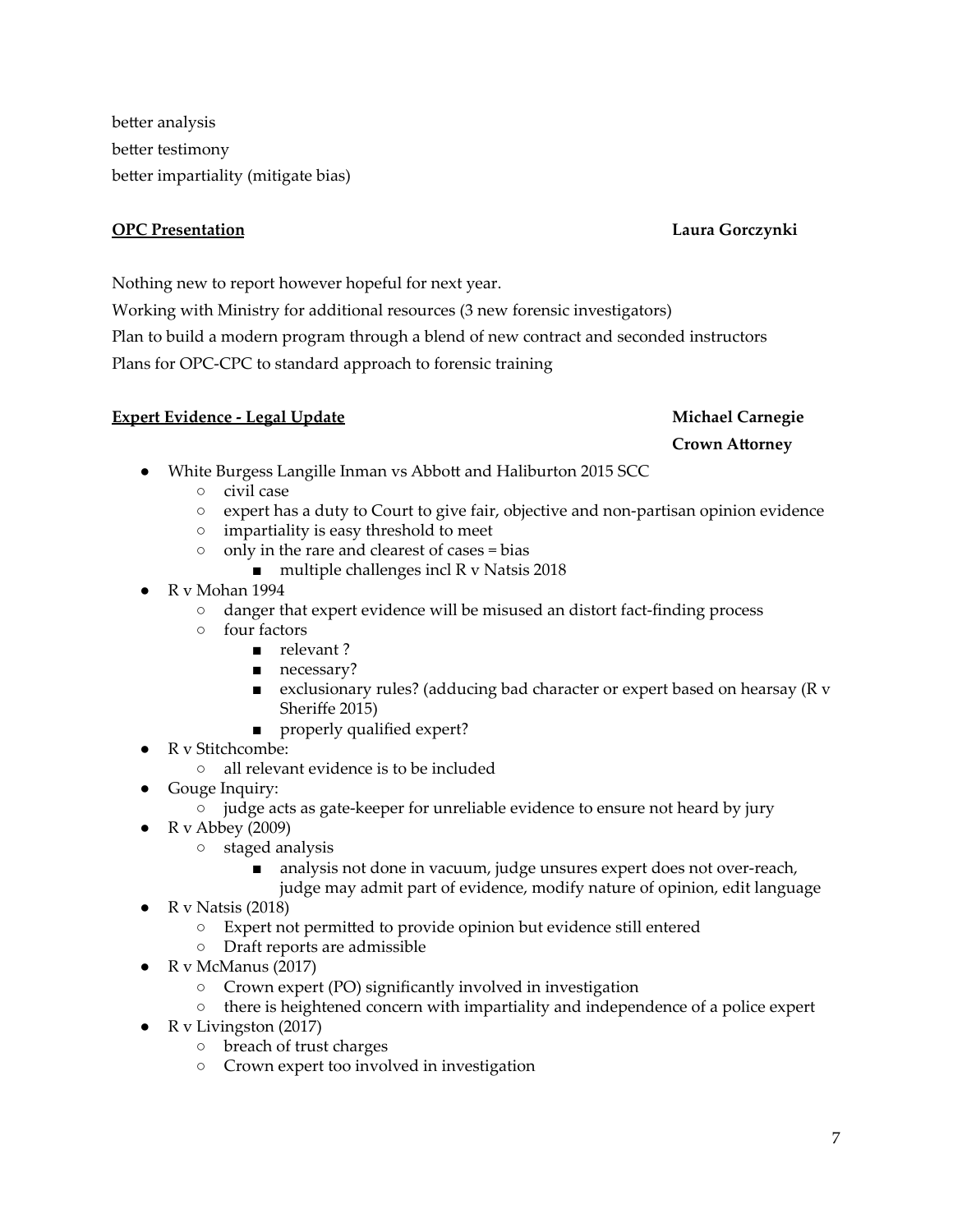- expert witness participated in S/W, interviews, strategy meetings, advice to investigation, influenced exam of devices, strategic legal advice to officers, recommendation for charges, socializing is frowned upon
- emails disclosed, phrases "we're golden", referred to self a "point-man"
- Judge Lipson found
	- no issue with witness' knowledge or integrity
	- that he was hand picked
	- but was biased
- R v Millard (2018)
	- impartiality was featured based on choices officer made at scene
- Expert preparation
	- delineate the opinion and the issues to which it spealks
	- simplify
	- explore foundation
	- explore limits
	- put any hypotheticals to expert well before
	- present evidence in logical fashion, geared to lay person
	- balance between ensuring you present enough evidence but do not overreach (R v Sekhon)
	- ensure disclosure provided re anything new
	- ensure expert is aware that they can and should speak to defence prior to testimony(refusal being used against expert)

Opinion Evidence:

- presumptively inadmissible, not every opinion is expert (lay opinion)
- concept of expert + opinion come together is there concern re: expert opinion
- distinction between opinion vs observations/factual propositions
- ●

Steps to avoid bias/partiality:

- if engaged as expert, limit access to investigated content beyond that which is necessary o inform your opinion
- you are not a consultant or member of investigative team steer clear of briefings or other investigative tasks to broaden exposure to info outside the scope of your requested opinion
- note and source info received and why it relates to your task
- remember, discussions btw expert and Crown is privileged includes preps for court however anything new arising from discussions will be disclosed
	- be aware Courts have ordered disclosure of expert notes, prior reports (other cases) draft reports, material used at conferences, PPTs, prior correspondence btwn expert and Crown
		- R v Machado (2010)
		- $\blacksquare$  R v Gager (2012)
		- $\blacksquare$  R v Natsis (2018)
- PCAST potential use by Defence
	- specific reference to feature -comparison methods
	- ie. R v Bornyk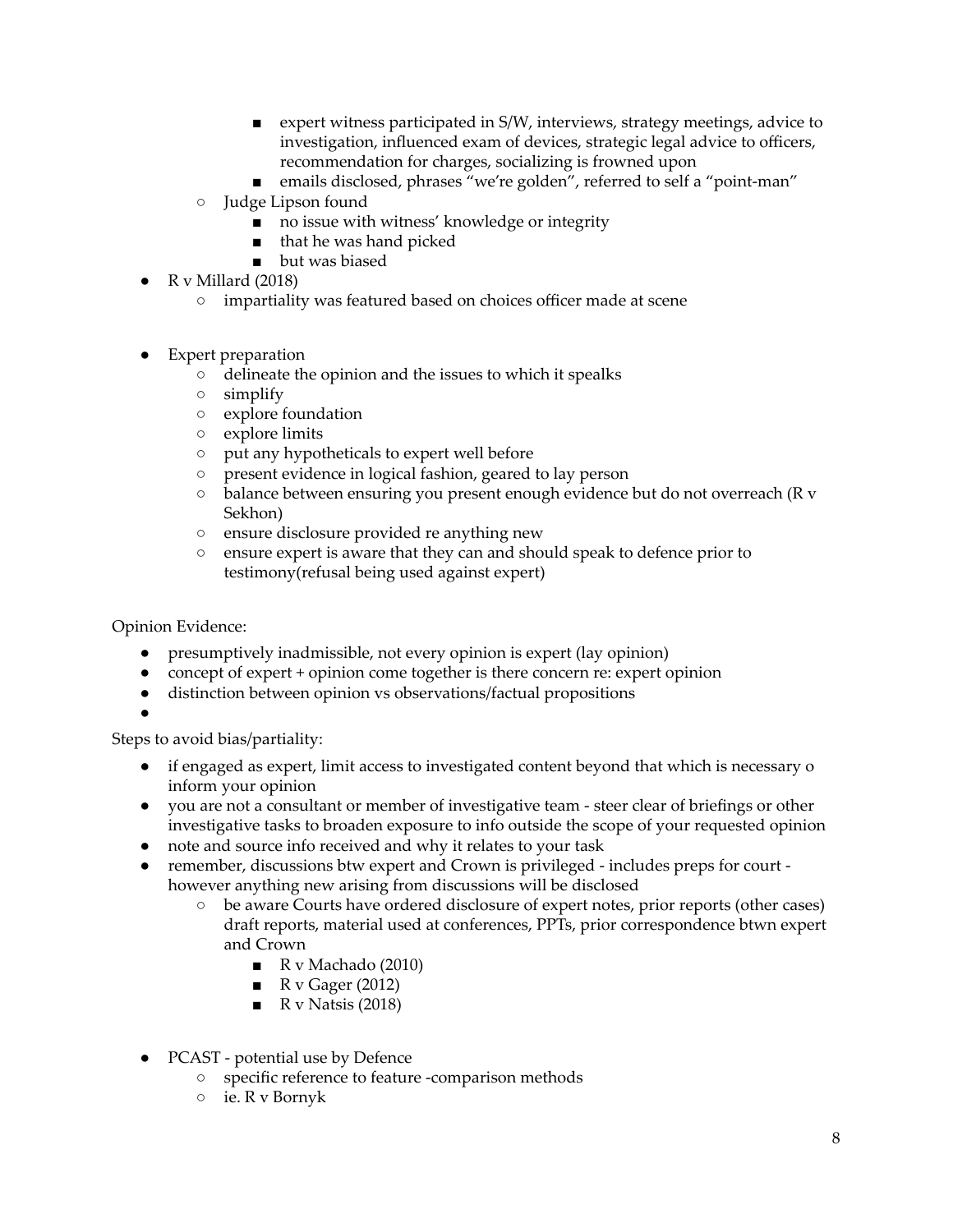Closing comments Jeff Ward

Thank you to presenters and attendees.

Budget

See Financial Update at Annex A below.

Action Items from Previous Meeting

Not discussed

**Resolutions** 

Not discussed

Next Meeting of OFIA Executive

**TBC**

29/11/2018 16:00 PM, 2018 OFIA Executive Meeting *Minutes prepared by Bart Gilligan, Secretary*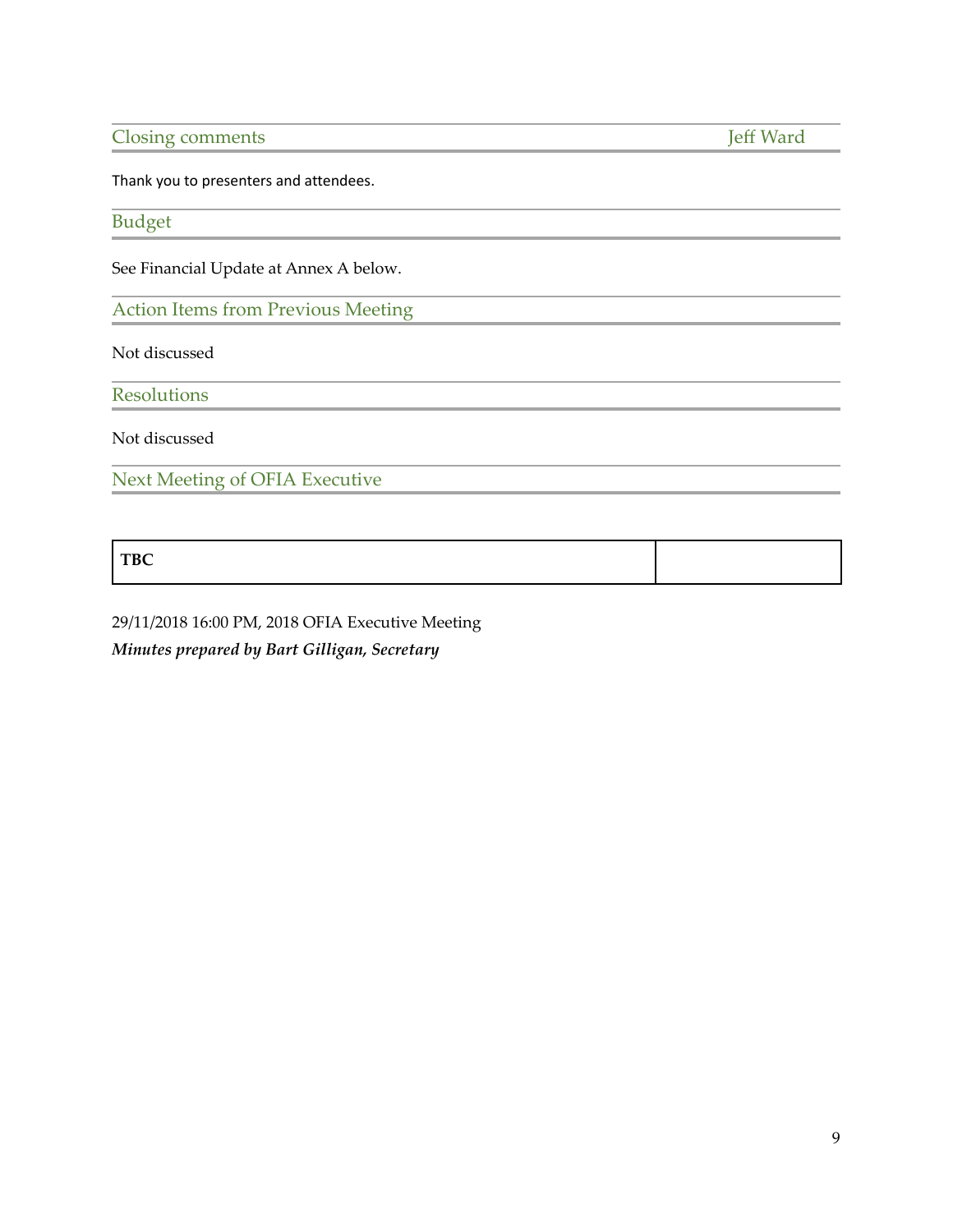## **Annex A ONTARIO FORENSIC INVESTIGATORS ASSOCIATION BUDGET**

## **2018 Financial Statement – Year End**

**Income**

| <u>income</u><br>1. | 2017 Year End TD Account Balance                                                                  | \$7,001.73                 |  |
|---------------------|---------------------------------------------------------------------------------------------------|----------------------------|--|
| 2.                  | 2018 OFIA Membership Dues                                                                         | \$5,000.00                 |  |
| 3.                  | 2018 Conference Registration (Delegate and Vendor)<br><b>TOTAL INCOME</b>                         | \$64,474.00<br>\$76,475.73 |  |
| <b>Expenses</b>     |                                                                                                   |                            |  |
| 4.                  | Conference - Double Tree Hotel Charges                                                            | \$34,411.57                |  |
| 5.                  | Net Conference Expenses (Band fee, Hospitality<br>room, Speaker gifts, OFIA Founder plaques, etc) | \$1,797.01                 |  |
| 6.                  | 100 Custom Challenge Coins                                                                        | \$<br>794.36               |  |
| 7.                  | 2018 Web Site Maintenance/Domain Name                                                             | \$<br>515.45               |  |
| 8.                  | 2019 Web Site Maintenance/Domain Name                                                             | 259.79<br>\$               |  |
| 9.                  | OFIA Banking fees (TD Bank, chequebook purchase)                                                  | \$<br>186.97               |  |
| 10.                 | Paypal Fees- Conference registrations/vendors                                                     | \$1,568.20                 |  |
|                     | 11. O.H.I.A. Loan payment                                                                         | \$4,000.00                 |  |
|                     | 12. Osteology Course Accommodations - Niagara Sep'18                                              | \$<br>343.42               |  |
|                     |                                                                                                   |                            |  |

## **TOTAL EXPENSES \$43,876.77**

## **CURRENT ACCOUNT BALANCE \$32,598.96** *(as of Nov 26, 2018)*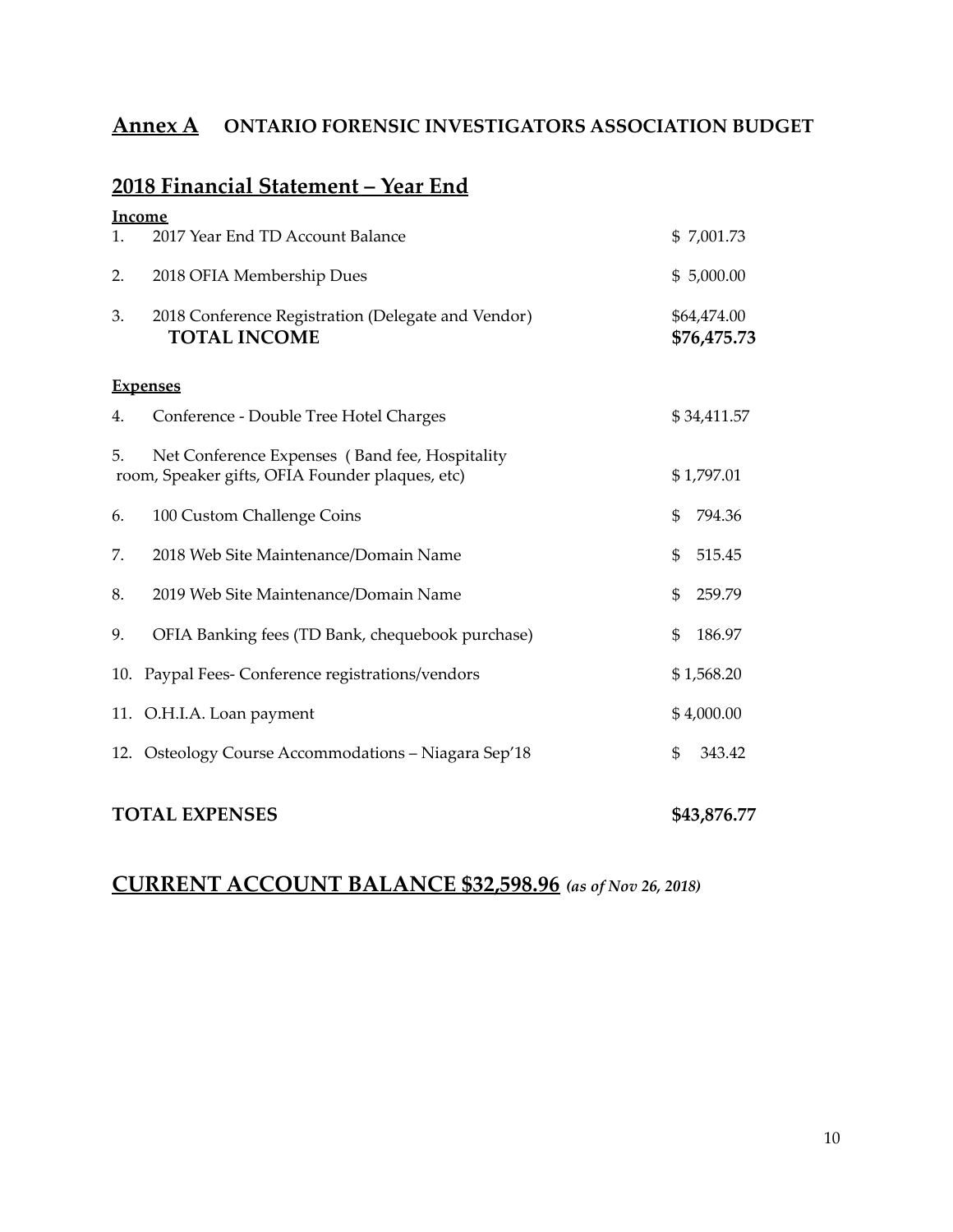## **APPENDIX 1 – MEMBERSHIP**

### **2018 MEMBERSHIP LIST (DUES PAYMENT RECEIVED AS OF NOVEMBER 2018)**

- 1. OTTAWA
- 2. BELLEVILLE
- 3. HAMILTON
- 4. HALTON
- 5. ST.THOMAS
- 6. WATERLOO
- 7. PEEL
- 8. TORONTO
- 9. CENTRE OF FORENSIC SCIENCES
- 10. YORK
- 11. DURHAM
- 12. BRANTFORD
- 13. LONDON
- 14. SAULT STE. MARIE
- 15. GUELPH
- 16. RCMP
- 17. THUNDER BAY
- 18. COBOURG
- 19. OPP
- 20. WINDSOR
- 21. WEST GREY POLICE
- 22. NIAGARA
- 23. GREATER SUDBURY
- 24. CANADIAN ARMED FORCES
- 25. SIU